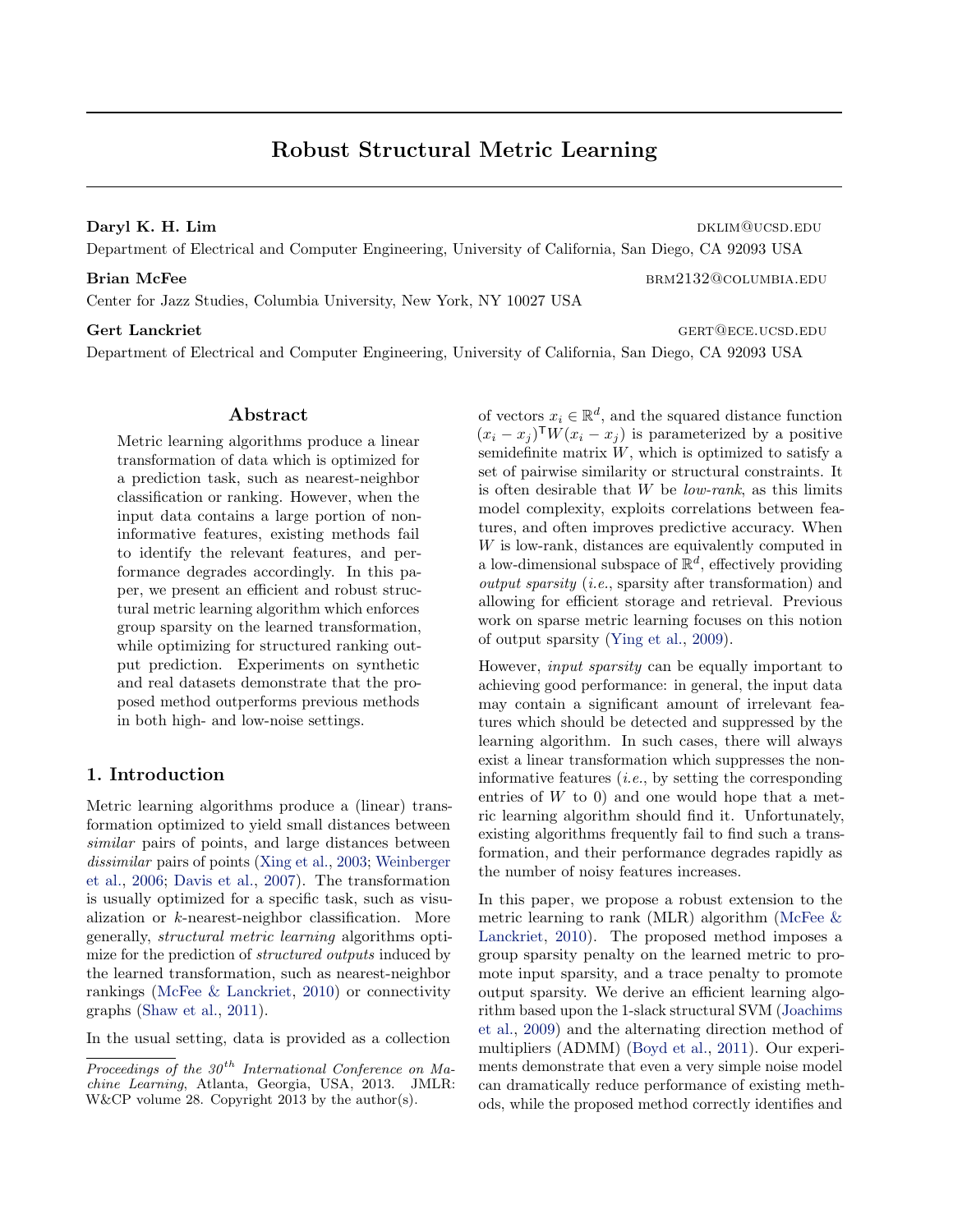suppresses noisy features.

# 1.1. Related work

Supervised metric learning is a well-studied problem, of which some representative methods are informationtheoretic metric learning (ITML) [\(Davis et al.,](#page-8-0) [2007\)](#page-8-0), large margin nearest neighbor (LMNN) [\(Weinberger](#page-8-0) [et al.,](#page-8-0) [2006\)](#page-8-0), and the method of [Xing et al.](#page-8-0) [\(2003\)](#page-8-0). However, many of these methods do not explicitly regularize for low rank (i.e., sparsity in the projected space) or sparsity of input features. For example, the log det regularizer of ITML constrains W to be strictly positive definite, which in practice often results in highrank solutions which necessarily depend on all input features, including noisy ones. LMNN may output a low-rank metric, though it does not explicitly regularize for it.

[Ying et al.](#page-8-0) [\(2009\)](#page-8-0) proposed a mixed-norm regularized metric learning algorithm to achieve dimensionality reduction *(i.e., output sparsity)*. However, their formulation applies the regularization after a (dense) rotation of the input feature space, and therefore does not promote sparsity with respect to the input features. Low-rank regularization is used in many metric learning algorithms [\(Shen et al.,](#page-8-0) [2009;](#page-8-0) [McFee & Lanckriet,](#page-8-0) [2010;](#page-8-0) [Huang et al.,](#page-8-0) [2011\)](#page-8-0), but these methods do not regularize for feature sparsity.

[Rosales & Fung](#page-8-0) [\(2006\)](#page-8-0) regularize for sparsity in the input space by minimizing  $\sum_{i,j} |W_{ij}|$ . Their formulation additionally restricts W to the set of diagonally dominant matrices, which allows for an efficient formulation as a linear programming problem, but tends to favor high-rank solutions.

Other robust metric learning formulations have been proposed in which the similarity constraints or labels have been corrupted, rather than the features. [Huang](#page-8-0) [et al.](#page-8-0) [\(2010\)](#page-8-0) developed an algorithm for the case where a fraction of the similarity constraints are corrupted. Similarly, [Zha et al.](#page-8-0) [\(2009\)](#page-8-0) leverage auxiliary data to learn a metric when the constraint set is sparse.

# 1.2. Preliminaries

Let  $\mathbb{S}^d$  and  $\mathbb{S}^d_+$  denote the sets of  $d \times d$ , real-valued, symmetric and positive semidefinite matrices. Let  $\Pi_S[x]$  denote the orthogonal projection of x onto a convex set  $S$ . For matrices  $A, B$ , denote the Frobenius inner product by  $\langle A, B \rangle_F := \sum_{i,j} A_{ij} B_{ij}$ , and norm by  $||A||_F := \sqrt{\langle A, A \rangle_F}$ . Finally, for  $x \in \mathbb{R}$ , let  $[x]_+ := \max(0, x).$ 

# 2. Robust Metric Learning

In this paper, we will build upon the metric learning to rank (MLR) algorithm [\(McFee & Lanckriet,](#page-8-0) [2010\)](#page-8-0), a variant of the structural SVM [\(Tsochantaridis et al.,](#page-8-0) [2005\)](#page-8-0) which optimizes  $W \in \mathbb{S}^d_+$  to minimize a ranking loss function  $\Delta : \mathcal{Y} \times \mathcal{Y} \to \mathbb{R}_{+}$  (e.g., decrease in mean average precision) over permutations  $\mathcal Y$  induced by distance.

MLR can be expressed as the following convex optimization problem:

$$
\min_{W \in \mathbb{S}_+^d} tr(W) + \frac{C}{n} \sum_{q \in \mathcal{X}} \xi_q
$$
\n
$$
\text{s.t. } \forall q \in \mathcal{X}, y \in \mathcal{Y}:
$$
\n
$$
\langle W, \psi(q, y_q) - \psi(q, y) \rangle_F \ge \Delta(y_q, y) - \xi_q
$$
\n
$$
(1)
$$

Here,  $\mathcal{X} \subset \mathbb{R}^d$  is the training set of *n* points;  $\mathcal{Y}$  is the set of all permutations over  $\mathcal{X}$ ;  $C > 0$  is a slack tradeoff parameter;  $\psi : \mathbb{R}^d \times \mathcal{Y} \to \mathbb{S}^d$  is a feature encoding of an input-output pair  $(q, y)$ ; and  $\Delta(y_q, y) \in [0, 1]$  is the desired margin, i.e., loss incurred for predicting a ranking y rather than the true ranking  $y_q$ . The feature map  $\psi$  [\(Joachims,](#page-8-0) [2005\)](#page-8-0) is designed so that  $\langle W, \psi(q, y) \rangle_F$  is large when the ranking of X induced by distance from  $q$  agrees with  $y$ , and small otherwise. For a query  $q \in \mathbb{R}^d$  with relevant set  $\mathcal{X}_q^+ \subseteq \mathcal{X}$  and irrelevant set  $\mathcal{X}_q^- \subseteq \mathcal{X}, \psi$  is defined by

$$
\psi(q, y) := \sum_{i \in \mathcal{X}_q^+} \sum_{j \in \mathcal{X}_q^-} y_{ij} \frac{\phi(q, x_i) - \phi(q, x_j)}{|\mathcal{X}_q^+| \cdot |\mathcal{X}_q^-|},
$$

$$
\phi(q, x) := -(q - x)(q - x)^{\mathsf{T}},
$$

$$
y_{ij} := \begin{cases} +1 & i \prec_y j \\ -1 & \text{otherwise} \end{cases}.
$$

The regularization term  $tr(W)$  in (1) is used as a convex surrogate for rank $(W)$  to promote low-rank solutions. However, because it ignores the off-diagonal elements of  $W$ , it does not necessarily promote feature sparsity, and performance can degrade with the addition of noninformative features.

#### 2.1. Robust MLR

Ideally, we would like the learning algorithm to produce a metric W which relies only upon informative features. More precisely, if some input dimension  $i$  is noninformative, then the corresponding rows and columns of W should suppress the feature, *i.e.*,  $W_i = W_{i} = 0$ . In contrast, sparsity should not be enforced for rows corresponding to informative features, as this would limit the ability of the algorithm to exploit correlation between informative features, and reduce output sparsity. This suggests a natural row (or column) grouping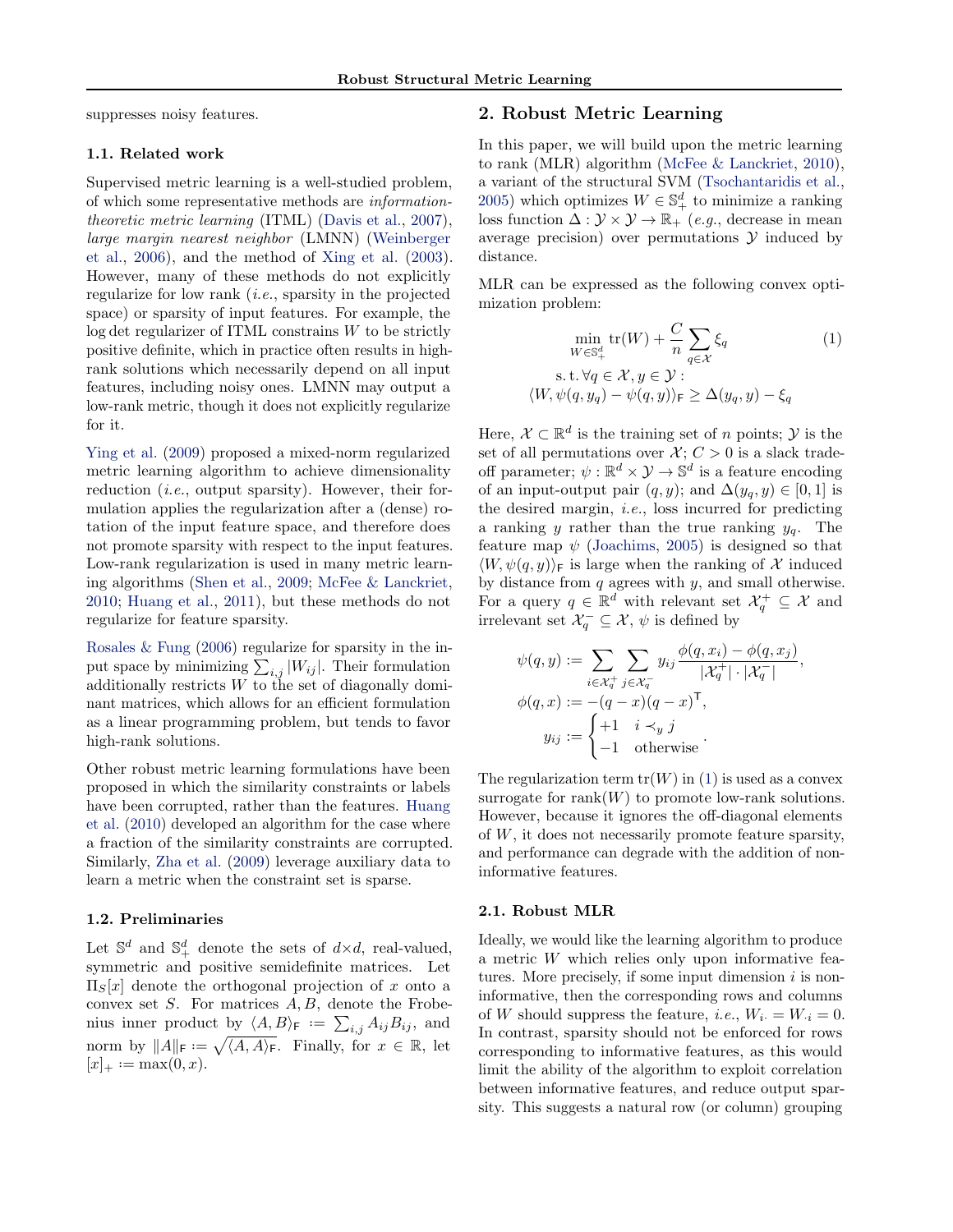<span id="page-2-0"></span>Algorithm 1 Robust metric learning to rank (R-MLR)

1: 
$$
A \leftarrow \{\}
$$
  
\n2: repeat  
\n3:  $W \leftarrow \operatorname{argmin}_{W \in \mathbb{S}_+^d} f(W)$   
\n $f(W) := \operatorname{tr}(W) + \lambda \|W\|_{2,1}$   
\n $+ C \max_{(\Delta, \Psi) \in \mathcal{A}} [\Delta - \langle W, \Psi \rangle_{\mathsf{F}}]_+$  (3)  
\n4:  $\xi \leftarrow \max_{(\Delta, \Psi) \in \mathcal{A}} [\Delta - \langle W, \Psi \rangle_{\mathsf{F}}]_+$   
\n5:  $\widehat{\Delta} \leftarrow 0, \widehat{\Psi} \leftarrow 0$   
\n6: for  $q = 1, 2, ..., n$  do  
\n7:  $y' \leftarrow \operatorname{argmax}_{y \in \mathcal{Y}} \Delta(y_q, y) + \langle W, \psi(q, y) \rangle_{\mathsf{F}}$   
\n8:  $\widehat{\Delta} \leftarrow \widehat{\Delta} + 1/n \Delta(y_q, y')$   
\n9:  $\widehat{\Psi} \leftarrow \widehat{\Psi} + 1/n (\psi(q, y_q) - \psi(q, y'))$   
\n10: end for  
\n11:  $A \leftarrow A \cup \{(\widehat{\Delta}, \widehat{\Psi})\}$   
\n12: until  $\widehat{\Delta} - \langle W, \widehat{\Psi} \rangle_{\mathsf{F}} \leq \xi + \epsilon$ 

of the entries of W when enforcing sparsity, so that rows corresponding to informative features may be dense, but sparsity is enforced over rows to avoid relying upon too many features.

As in the group lasso, row-sparsity can be promoted by mixed-norm regularization [\(Yuan & Lin,](#page-8-0) [2006\)](#page-8-0):

$$
||W||_{2,1} := \sum_{i=1}^d ||W_{i\cdot}||_2.
$$

This leads to our Robust Metric Learning to Rank (R-MLR) formulation:

$$
\min_{W \in \mathbb{S}_+^d} \text{tr}(W) + \lambda \|W\|_{2,1} + \frac{C}{n} \sum_{q \in \mathcal{X}} \xi_q \tag{2}
$$
\n
$$
\text{s.t.} \forall q \in \mathcal{X}, y \in \mathcal{Y}:
$$
\n
$$
\langle W, \psi(q, y_q) - \psi(q, y) \rangle_{\mathsf{F}} \ge \Delta(y_q, y) - \xi_q
$$

R-MLR balances the trade-off between input and output sparsity through a hyper-parameter  $\lambda > 0$ , which may be tuned by cross-validation.

As there are a super-exponential number of constraints in 2, we implement the 1-slack cutting-plane method [\(Joachims et al.,](#page-8-0) [2009\)](#page-8-0) to obtain Algorithm 1. Algorithm 1 approximates (2) by alternately solving a convex optimization problem (step 3) over a small set  $\mathcal A$  of active constraints, and updating  $\mathcal A$  with the constraints most violated by the resulting  $W$  (steps 5–10). The process repeats until the most-violated constraint (and hence, all other constraints) is satisfied to within some specified  $\epsilon > 0$  of the loss on the active set A.

# 3. Optimization

The original MLR implementation solved for W via projected sub-gradient descent [\(McFee & Lanckriet,](#page-8-0) [2010\)](#page-8-0). While this approach could be applied for R-MLR as well, projecting each iterate back onto  $\mathbb{S}^d_+$  is computationally expensive:  $\mathcal{O}(d^3)$  for each spectral decomposition and thresholding operation. Instead, we will use the alternating direction method of multipliers [\(Boyd et al.,](#page-8-0) [2011\)](#page-8-0) to efficiently optimize (3).

First, we transform the optimization problem (Algorithm 1, step 3) into an equivalent problem:

$$
\min_{W,V,Z} f(W) + g(V) + h(Z) \quad \text{s.t.} \quad W = V = Z
$$
\n
$$
\text{where } f(W) := \text{tr}(W) + C \cdot \max_{(\Delta,\Psi) \in \mathcal{A}} [\Delta - \langle W, \Psi \rangle_{\mathsf{F}}]_+
$$
\n
$$
g(V) := \lambda \|V\|_{2,1}, \quad h(Z) := \begin{cases} 0 & Z \in \mathbb{S}_+^d \\ \infty & Z \notin \mathbb{S}_+^d \end{cases}
$$

Introducing Lagrange multipliers  $\Lambda_V, \Lambda_W \in \mathbb{S}^d$ , we obtain the augmented Lagrangian:

$$
\mathcal{L}_{\rho}(W, V, Z, \Lambda_W, \Lambda_V) = f(W) + g(V) + h(Z)
$$
  
+  $\langle \Lambda_W, W - Z \rangle_{\mathsf{F}} + \frac{\rho}{2} ||W - Z||_{\mathsf{F}}^2$   
+  $\langle \Lambda_V, V - Z \rangle_{\mathsf{F}} + \frac{\rho}{2} ||V - Z||_{\mathsf{F}}^2$ ,

where  $\rho > 0$  is a scaling parameter. The ADMM algorithm can be written in scaled form as follows:

$$
W^{t+1} \leftarrow \mathop{\rm argmin}_{W \in \mathbb{S}^d} f(W) + \frac{\rho}{2} \|W - (Z^t - U^t_W)\|_{\mathsf{F}}^2(4)
$$

$$
V^{t+1} \leftarrow \mathop{\rm argmin}_{V \in \mathbb{S}^d} g(V) + \frac{\rho}{2} \| V - (Z^t - U^t_V) \|_{\mathsf{F}}^2 \tag{5}
$$

$$
Z^{t+1} \leftarrow \mathop{\rm argmin}_{Z \in \mathbb{S}^d} h(Z)
$$
  
+  $\rho \|Z - \frac{1}{2}(W^{t+1} + V^{t+1} + U_W^t + U_V^t)\|_F^2$   
 $U_W^{t+1} \leftarrow U_W^t + W^{t+1} - Z^{t+1};$   
 $U_V^{t+1} \leftarrow U_V^t + V^{t+1} - Z^{t+1}.$ 

where  $U_W = \frac{1}{\rho} \Lambda_W$ ,  $U_V = \frac{1}{\rho} \Lambda_V$ . The optimization algorithm then cycles through each update listed above until convergence, or some maximum number of iterations is exceeded.

#### 3.1. W-update: dual formulation

The W-update (4) is a convex optimization problem similar to  $(3)$  with two modifications: 1) the constraint  $W \in \mathbb{S}^d_+$  has been removed, and 2) it is strongly convex, due to the quadratic term from  $\mathcal{L}_{\rho}$ . In principle, this could be solved directly. However, the active set  $A$ is often quite small: in practical problems,  $|\mathcal{A}|$  rarely exceeds 100–200, while the number of parameters is  $\mathcal{O}(d^2)$  and can easily number in the tens of thousands.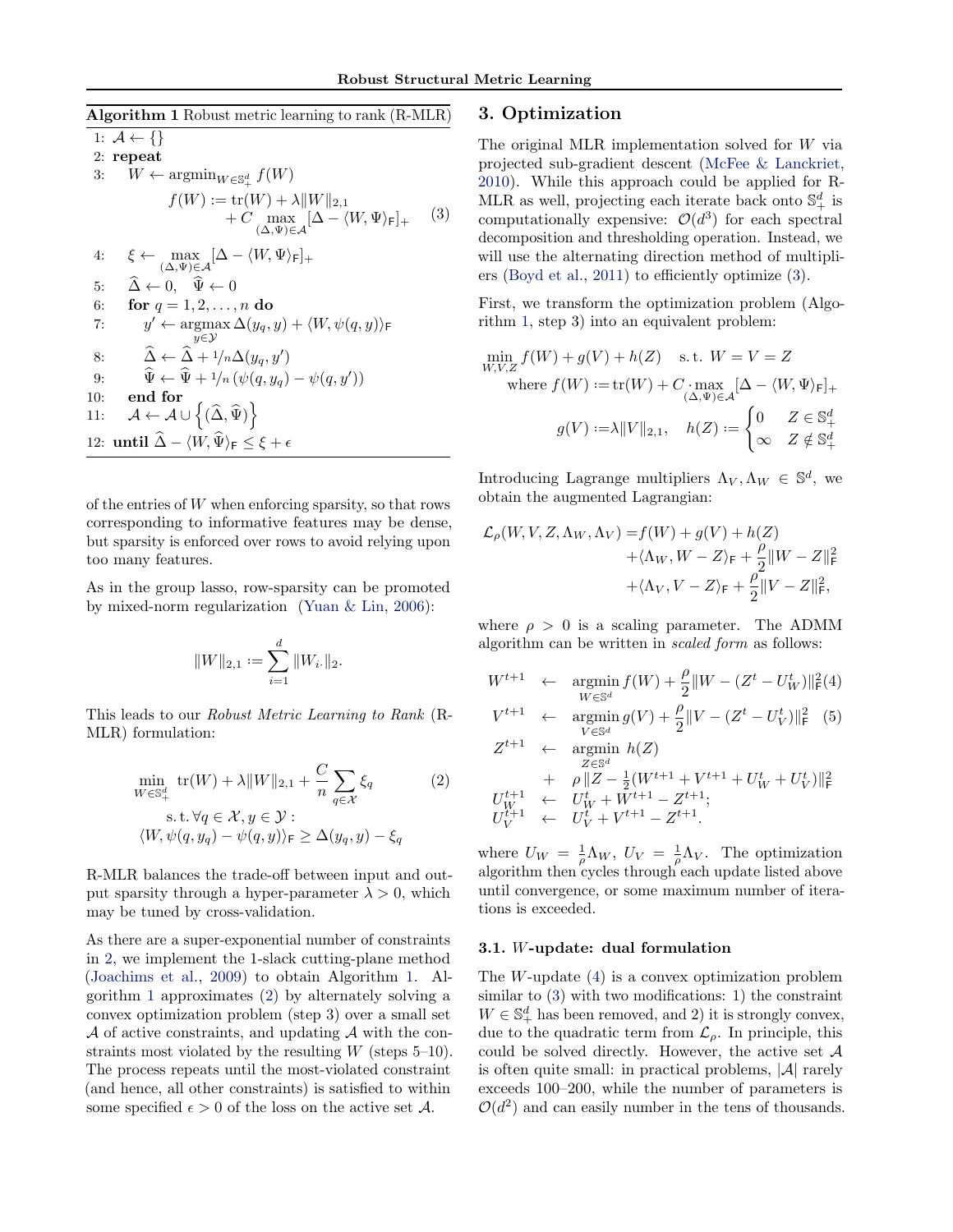This suggests that a dual formulation may lead to a more efficient algorithm.

To simplify the following derivation, let  $R^t := Z^t - U_W^t$ and  $m := |\mathcal{A}|$ . The W update [\(4\)](#page-2-0) can be stated as the following linearly constrained quadratic program:

$$
\min_{W,\xi \ge 0} \text{tr}(W) + C\xi + \frac{\rho}{2} \|W - R^t\|_{\text{F}}^2
$$
\n
$$
\text{s.t.} \forall (\Delta_i, \Psi_i) \in \mathcal{A}: \quad \Delta_i - \langle W, \Psi_i \rangle_{\text{F}} - \xi \le 0.
$$
\n(6)

Introducing Lagrange multipliers  $\alpha \in \mathbb{R}^m_+$ ,  $\beta \in \mathbb{R}_+$ , (6) has the following Lagrangian:

$$
\mathcal{L}(W,\xi,\alpha,\beta) = \text{tr}(W) + C\xi + \frac{\rho}{2} \|W - R^t\|_{\text{F}}^2
$$

$$
+ \sum_{i=1}^m \alpha_i (\Delta_i - \langle W, \Psi_i \rangle_{\text{F}} - \xi) - \beta \xi
$$

Minimizing over  $W$ , we obtain the dual program:

$$
\sup_{\substack{\alpha \in \mathbb{R}_+^m \\ \beta \in \mathbb{R}_+}} \inf_{W,\xi} \mathcal{L} = \frac{1}{\rho} \max_{\alpha \in \mathbb{R}_+^m} \quad -\frac{1}{2} \alpha^{\mathsf{T}} H \alpha - b^{\mathsf{T}} \alpha
$$
\n
$$
\text{s.t.} \quad \sum_i \alpha_i \le C, \qquad (7)
$$

with the structure kernel  $H \in \mathbb{S}_{+}^{m}$  and cost vector  $b \in \mathbb{R}^m$  defined as:

$$
H_{ij} := \langle \Psi_i, \Psi_j \rangle_{\mathsf{F}}, \quad b_i := \langle \rho R^t - I, \Psi_i \rangle_{\mathsf{F}} - \rho \Delta_i. \quad (8)
$$

 $(7)$  is a linearly constrained quadratic program in m variables, and can easily be solved by off-the-shelf tools. Note that the dual program is independent of both  $n$ and d, resulting in significant improvements in efficiency for large problems. After computing a dual optimum  $\overline{\alpha}$ , a primal optimum  $\overline{W}^{t+1}$  can be recovered as follows:

$$
\overline{W}^{t+1} = R^t + \frac{1}{\rho} \left( \sum_{i=1}^m \overline{\alpha}_i \Psi_i - I \right). \tag{9}
$$

# 3.2. V -update

If there was no symmetry constraint in [\(5\)](#page-2-0), the V -update would take the form of a prox-operator  $\mathrm{prox}_{\ell_{2,1}}(Z^t - U_V^t, \lambda/\rho), \text{ where } \mathrm{prox}_{\ell_{2,1}}(A, \lambda) \text{ := }$  $\operatorname{argmin}_V \lambda ||V||_{2,1} + \frac{1}{2} ||V - A||_F^2$ . This can be efficiently computed via an element-wise thresholding operation

$$
\left[\text{prox}_{\ell_{2,1}}(A,\lambda)\right]_{ij} = A_{ij} \left[1 - \frac{\lambda}{\|A_{i\cdot}\|_2}\right]_+\tag{10}
$$

where  $A_i$  is the *i*th row of  $A$  [\(Kowalski,](#page-8-0) [2009\)](#page-8-0). However, this results in an asymmetric matrix, so we compute the  $\mathbb{S}^d$ -constrained  $V^{t+1}$  update via a separate ADMM algorithm, which alternates a  $\text{prox}_{\ell_{2,1}}$  update step, a projection  $\Pi_{\mathbb{S}^d}(\cdot)$  and an additive dual update, each of which can be computed in linear time.

Algorithm 2 Robust MLR (step 3 of Algorithm [1\)](#page-2-0) 1:  $W^0 \leftarrow 0, V^0 \leftarrow 0, Z^0 \leftarrow 0, U_W^0 \leftarrow 0, U_V^0 \leftarrow 0$ 2: for  $t = 0, 1, 2, \ldots, T$  (until convergence) do 3:  $\forall i: b_i \leftarrow \langle \rho(Z^t - U_W^t) - I, \Psi_i \rangle_{\mathsf{F}} - \rho \Delta_i$ 4:  $\overline{\alpha} \leftarrow \argmax_{\alpha} (7)$ 5:  $W^{t+1} \leftarrow Z^t - U_W^t + \frac{1}{\rho} \left( \sum_{i=1}^m \overline{\alpha}_i \Psi_i - I \right)$ 6:  $V^{t+1} \leftarrow \text{argmin}$  $\operatorname*{rgmin}_{{V\in\mathbb{S}^d}} g(V) + \frac{\rho}{2} || V - (Z^t - U_V^t) ||^2_F;$ 7:  $Z^{t+1} \leftarrow \Pi_{\mathbb{S}_{+}^{d}} \left[ \frac{1}{2} (W^{t+1} + V^{t+1} + U_W^t + U_V^t) \right]$ 8:  $U_{W_{-1}}^{t+1} \leftarrow U_W^t + W_{-1}^{t+1} - Z^{t+1}$ 9:  $U_V^{t+1} \leftarrow U_V^t + V^{t+1} - Z^{t+1}$ 10: end for output  $W^T$ 

#### 3.3. Z-update

The Z-update simplifies to the orthogonal projection

$$
Z^{t+1} \leftarrow \Pi_{\mathbb{S}^d_+} \left[ \frac{1}{2} (W^{t+1} + V^{t+1} + U^t_W + U^t_V) \right],
$$

obtained by thresholding the negative eigenvalues of  $\left[\frac{1}{2}(W^{t+1} + V^{t+1} + U_W^t + U_V^t)\right]$  at 0.

After consolidating the update steps, the resulting Robust MLR algorithm is listed as Algorithm 2.

To see the performance gains afforded by the ADMMbased method, we note that by setting  $\lambda = 0$  and skipping the V -update, we can obtain an ADMM-based algorithm to solve the MLR problem, which we call MLR-ADMM. This allows us to do a direct comparison between the ADMM-based MLR method and the original solver which used projected sub-gradient descent. Although the ADMM-based algorithm has the same worst-case complexity as projected sub-gradient descent  $-O(\epsilon^{-2})$  for  $\epsilon$ -sub-optimality – it has been observed to yield satisfactory solutions after a small number of steps. Coupled with early stopping (i.e. specifying a maximum number of iterations T for the ADMM algorithm), we were able to obtain significant speedups over projected gradient descent in our experiments.

# 4. Experiments

To evaluate the proposed method, we conducted three sets of experiments. In the first set of experiments, we augment standard UCI datasets with synthetic correlated noise of varying dimensions to investigate the classification performance of various metric learning algorithms as noisy features are introduced. In the second set of experiments, we evaluate R-MLR on a music similarity task using data from CAL10K [\(Tingle et al.,](#page-8-0) [2010\)](#page-8-0) and the Million Song Dataset (MSD) [\(Bertin-](#page-8-0)[Mahieux et al.,](#page-8-0) [2011\)](#page-8-0), and also evaluate the effects of early stopping on training time. In the third set of ex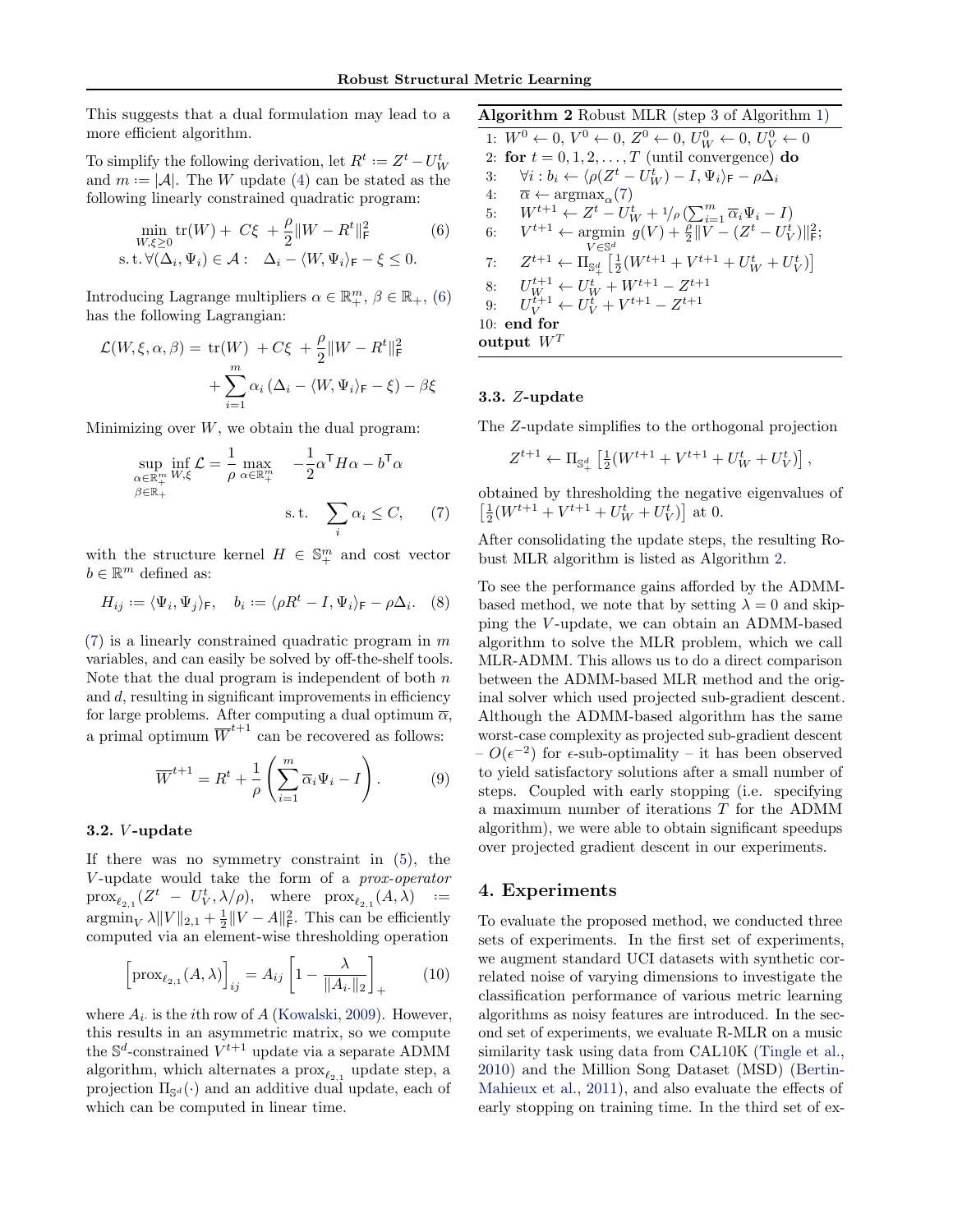<span id="page-4-0"></span>periments, we evaluate performance and training time of the various algorithms on an image classification task using image data obtained from ImageNet [\(Deng](#page-8-0) [et al.,](#page-8-0) [2009\)](#page-8-0).

In all sets of experiments, we also provide comparisons to  $\ell_1$ -MLR, another variant of MLR which imposes a penalty on  $\sum_{i,j} |W_{ij}|$  instead of  $||W||_{2,1}$  in [\(3\)](#page-2-0), as a similar regularizer has been shown to be effective in promoting feature sparsity by [Rosales & Fung](#page-8-0) [\(2006\)](#page-8-0).  $\ell_1$ -MLR can be trained via an ADMM algorithm in a similar fashion to R-MLR, and in fact allows for an efficient element-wise thresholding for the corresponding V -update. To train MLR, we used the MLR-ADMM algorithm instead of the original projected sub-gradient descent implementation.

# 4.1. Classifying noise-augmented UCI data

As a first experiment, we measure classification performance on four standard datasets from the UCI repository: Balance  $(n = 625, d = 4)$ , Ionosphere  $(n = 351, d = 34)$ , Iris  $(n = 150, d = 4)$ and Wine  $(n = 178, d = 13)$ . We compare large-margin nearest neighbor (LMNN) [\(Weinberger et al.,](#page-8-0) [2006\)](#page-8-0), information-theoretic metric learning (ITML) [\(Davis](#page-8-0) [et al.,](#page-8-0) [2007\)](#page-8-0), and MLR with both  $\ell_1$ -MLR and R-MLR. Each of the previously proposed algorithms are known to perform comparably well on these datasets, and introducing noise will allow us to carefully measure how performance degrades in higher dimensions relative to a known baseline (the noise-free case).

#### 4.1.1. Experiment setup

To study the effect of noisy features on each learning algorithm, we embedded each dataset into a higherdimensional space by padding each example  $x_i$  with D-dimensional correlated noise  $x_{\sigma}$ :

$$
x_i^{\mathsf{T}} \mapsto \left(x_i^{\mathsf{T}}, x_{\sigma}^{\mathsf{T}}\right) \in \mathbb{R}^{d+D}, \qquad x_{\sigma} \sim \mathcal{N}(0, \Sigma). \tag{11}
$$

For each dataset and  $D \in \{2^5, 2^6, 2^7, 2^8\}$ , we sample a covariance matrix  $\Sigma \in \mathbb{S}^D_+$  from a unit-scale Wishart distribution. Each example was padded with noise according to (11). Each padded dataset was then split into 25 random 40/30/30 training/validation/test splits, and each split was normalized by coordinate-wise zscoring with the training set statistics.

Performance was measured by k-nearest-neighbor accuracy using the training set as examples. For ITML, the slack parameter  $\gamma$  was varied over  $\{1, 10, \ldots, 10^6\}$ For LMNN, the push-pull parameter  $\mu$  was varied over  ${0.1, 0.2, \ldots, 0.9}$ . For MLR, the loss function  $\Delta$  was fixed to mean average precision  $(MAP)$ , and C was varied over  $\{1, 10, \ldots, 10^6\}$ . For R-MLR and  $\ell_1$ -MLR

we additionally varied  $\lambda \in \{0.001, 0.01, 0.1, 1\}$ . The number of nearest neighbors used for classification k was also varied in  $\{1, 3, 5, 7\}$ . For each experiment, the hyper-parameters with the best classification accuracy on the validation set are selected.

#### 4.1.2. RESULTS

Figure [1](#page-5-0) displays example Ws produced by ITML, LMNN, MLR,  $\ell_1$ -MLR and R-MLR on each UCI dataset, where the noise dimensionality D is set to 32. In each case, R-MLR correctly identifies and suppresses the noise dimensions by assigning small weights to the corresponding rows and columns of W. In contrast, MLR, ITML and LMNN assign significant weights to the noisy dimensions, degrading classification and retrieval performance.  $\ell_1$ -MLR achieves input sparsity, but only at the expense of increased dimension.

Figure [2](#page-6-0) displays the error rates of the various learning algorithms across all datasets and values of D. We observe that R-MLR is able to achieve performance on par with other state-of-the-art algorithms even in the noiseless case. For all datasets and  $D > 64$ , the R-MLR algorithm significantly outperforms MLR, ITML and LMNN under a Bonferroni-corrected Wilcoxon signed rank test ( $\alpha = 0.05$ ). R-MLR also significantly outperforms  $\ell_1$ -MLR for Ionosphere,  $D = \{128,256\}$ and Balance for  $D = 128$ .

Figure [3](#page-6-0) illustrates the effective dimensionality  $E$ the number of dimensions necessary to capture 95% of the spectral mass of  $W$  — averaged across all splits of each UCI dataset. Effective dimensionality increases with input dimensionality for ITML and LMNN, but remains low for both MLR and R-MLR.  $\ell_1$ -MLR lies in between, producing metrics of higher rank than MLR or R-MLR.

Across all UCI datasets, R-MLR training time was observed to be on the same order of magnitude as MLR-ADMM, and is consistently shorter than LMNN training time. It is still possible to accelerate our method further by using standard techniques, e.g. parallelizing the constraint generation process, or sampling to approximate the most-violated constraint.

# 4.2. Music similarity: CAL10K

In the music similarity task, we are provided with vector representations of song recordings, and the goal is to learn a distance (retrieval) function which successfully retrieves relevant songs in response to a query. We use a subset of the CAL10K dataset [\(Tingle et al.,](#page-8-0) [2010\)](#page-8-0), which is provided as ten 40/30/30 splits of a collection of 5419 songs [\(McFee et al.,](#page-8-0) [2012\)](#page-8-0). For each song  $x_i$ ,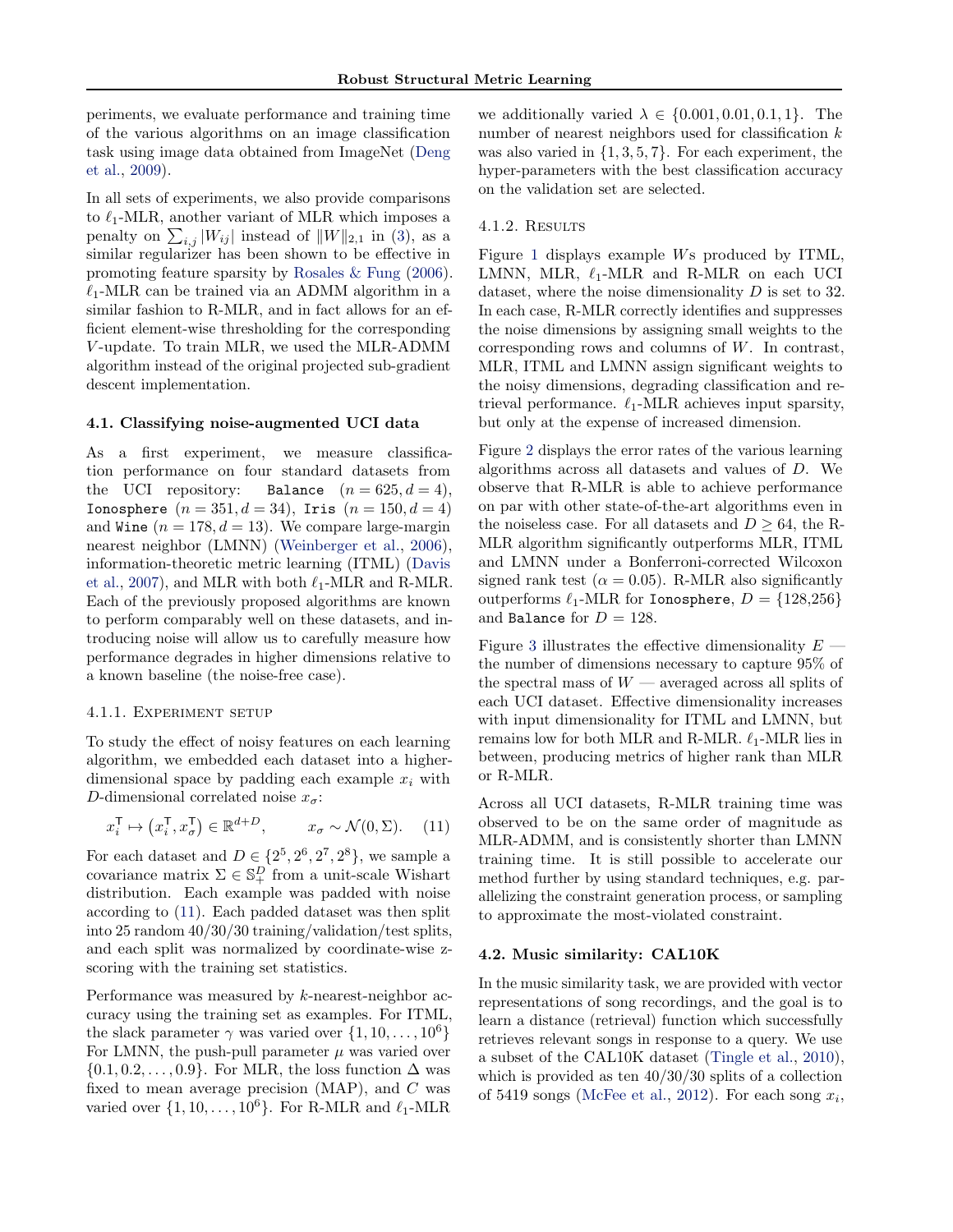<span id="page-5-0"></span>

Figure 1. Metrics (W) produced by each algorithm on each UCI dataset padded with 32-dimensional noise generated by [\(11\)](#page-4-0). For each dataset, d represents the number of features in the original data, and E is the effective dimensionality of W. R-MLR produces sparse, low-rank solutions that correctly identify the informative features (upper-left block), while other algorithms assign significant weight to the noisy dimensions, resulting in dense or high-rank solutions.

a relevant set  $\mathcal{X}_i^+ \subset \mathcal{X}_{\text{train}}$  is defined as the subset of songs in the training set performed by the top 10 most similar artists to the performer of  $x_i$ , where similarity between artists is measured by the number of shared users in a sample of collaborative filter data [\(McFee](#page-8-0) [et al.,](#page-8-0) [2012\)](#page-8-0). This top-10 thresholding results in the relevant sets in this data being generally asymmetric and non-transitive, and therefore pair-wise methods such as ITML and classification-based methods like LMNN cannot be applied to the problem. Performance is measured by area under the ROC curve (AUC) of the rankings over the training set induced by distance from a test query.

# 4.2.1. Experiment setup

We experiment with three song representations, derived from either audio features or lyrical content:

Audio Each song is initially represented as a vector

quantization histogram over 1024 acoustic codewords. Histograms were then compressed via PCA to capture 95% of the training set variance. A total of 5419 songs are available in the dataset, and each train/validation/test split retains between 160 and 180 dimensions after PCA.

- Lyrics-128, Lyrics-256 1396 of the songs above also have lyrics data available in MSD. We applied Latent Dirichlet Allocation [\(Blei et al.,](#page-8-0) [2003\)](#page-8-0) on an independent collection of 2000 songs, resulting in  $k \in \{128, 256\}$  latent lyrics topics. Each song was then represented by its posterior distribution over topics.
- MSD-33 Using the Million Song Dataset, we extracted 33 additional descriptors for each song, including coarse low-level descriptors such as mean timbre, pitch distribution, tempo and loudness, as well as abstract high-level features, such as "dance-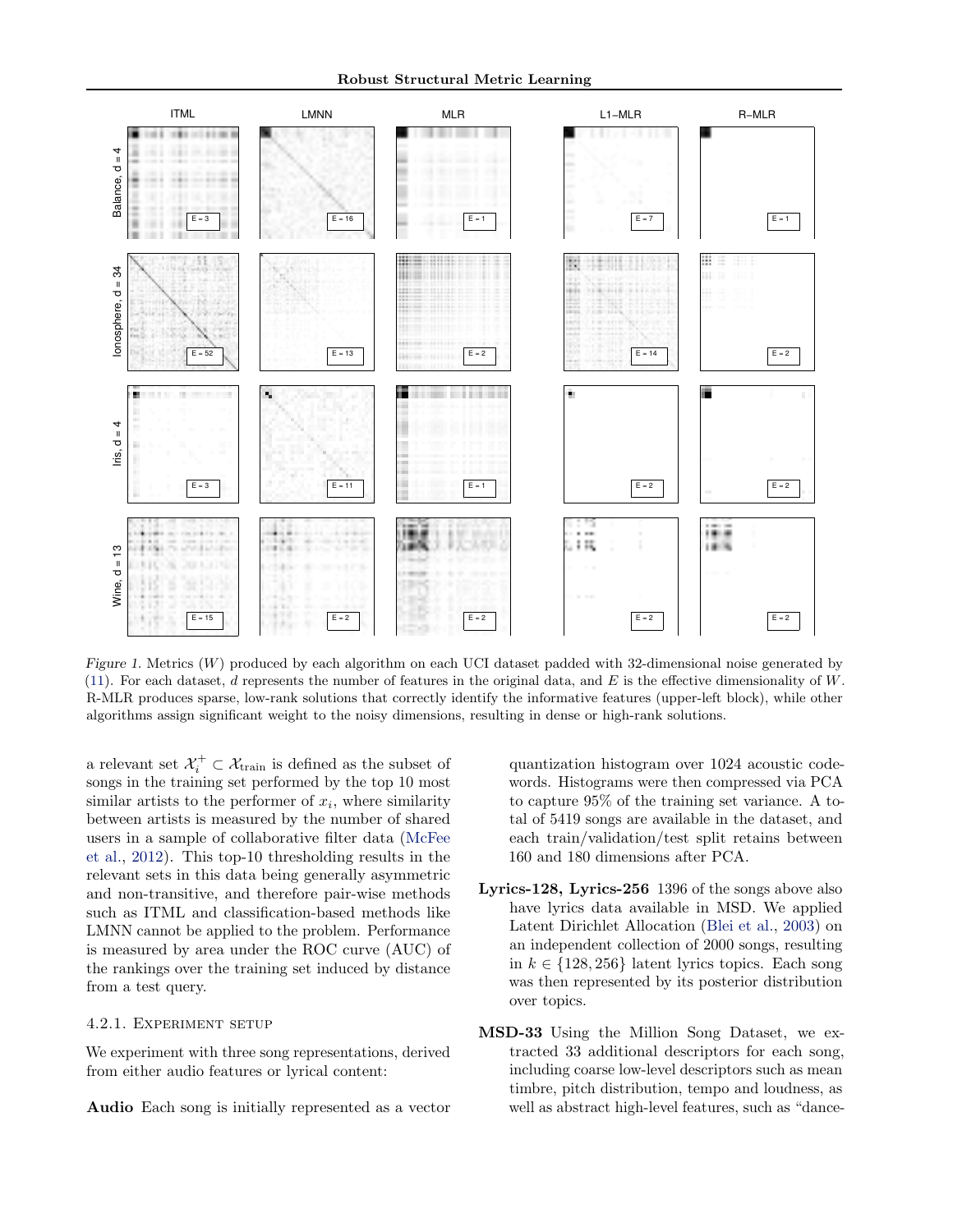<span id="page-6-0"></span>

Figure 2. Accuracy of ITML, LMNN, MLR-ADMM and R-MLR as D noisy dimensions are introduced to UCI datasets. Results are averaged across 25 random splits. In all datasets, for  $D > 64$ , R-MLR significantly outperforms MLR, ITML and LMNN.

ability", "song hotttnesss", and artist latitude and longitude. These features are generally less pure than the audio and lyrics, but may carry some useful information.

Using the audio and lyrics representations, we compared the performance of MLR,  $\ell_1$ -MLR, and R-MLR, first on the audio and lyrics representations, and then after including the MSD-33 features. For this experiment, we vary  $C \in \{10^{-1}, \dots, 10^4\}$  and fix  $\Delta$  to AUC (area under the ROC curve). For R-MLR and  $\ell_1$ -MLR, we additionally vary  $\lambda \in \{0.001, 0.01, 0.1, 1\}$ . For each experiment, the hyper-parameters with the best AUC performance on the validation set are selected.

To investigate the performance gains afforded by using the ADMM-based algorithm, we compared MLR-ADMM to the original MLR implementation (MLR-Proj) on the Audio music similarity task, with the same experimental protocol as above. For MLR-ADMM, the maximum number of iterations  $T$  was additionally varied in {1, 5, 10, 25, 50, 100}. We tracked performance



Figure 3. Mean effective dimensionality of learned metrics as dimensionality increases. For all datasets, MLR produces the lowest-dimensionality solutions across all values of D, while R-MLR slightly increases dimensionality due to the tradeoff between the low-rank and robust objectives. For LMNN and ITML, effective dimensionality scales with D across all datasets.

as well as as the number of projection operations onto  $\mathbb{S}^{d}_{+}$  and calls to the constraint generator, which are the two key bottlenecks during training.

# 4.2.2. Results

Figure [4](#page-7-0) shows the average AUC of each algorithm across 10 folds. When MSD-33 features are included, R-MLR does significantly better than MLR under a Wilcoxon signed-rank test ( $\alpha = 0.05$ ). Moreover, even in the original audio or lyrics features where the motivating assumption of noisy features may not hold, R-MLR does at least as well or better than MLR.

In these experiments, we noted that the metrics produced by  $\ell_1$ -MLR tend to be strongly diagonal, with very few significant off-diagonal terms (due to the element-wise sparse regularizer). This may overpenalize weakly informative features, and limit the ability to exploit correlations between features. On the other hand, the group sparsity regularizer of R-MLR tends to produce solutions with denser rows, which better enables the algorithm to exploit feature correlations, leading to improved accuracy. In the experiments with MSD-33 features, we observed that the metrics learnt by MLR generally assign large weights to majority of the MSD-33 features, while the solutions learnt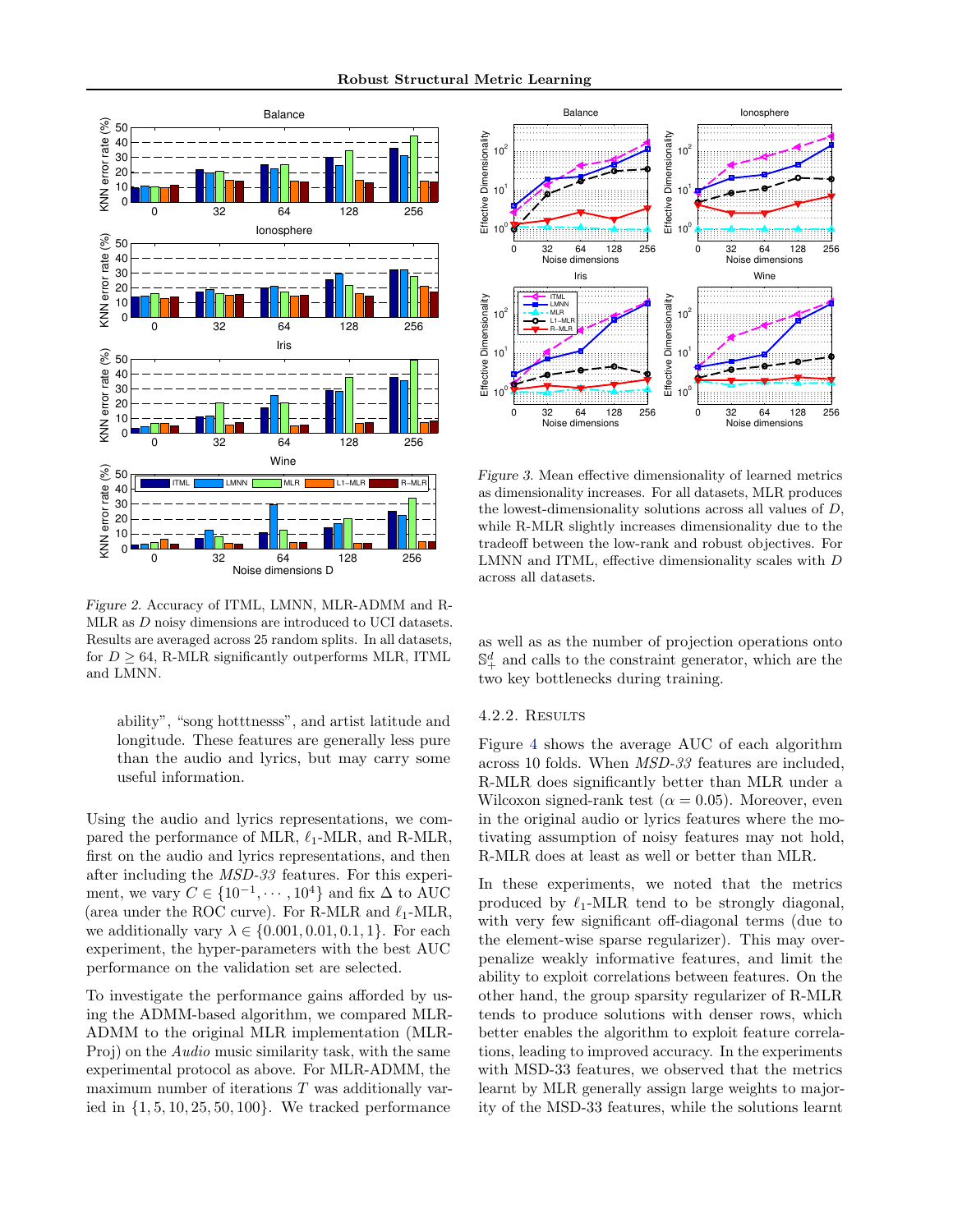<span id="page-7-0"></span>

Figure 4. Music similarity performance of each algorithm on the three feature representations Lyrics-128, Lyrics-256 and Audio, with and without MSD-33 features. Performance was measured by AUC and averaged across 10 folds.



Figure 5. Performance of MLR-ADMM and MLR-Proj for the music similarity task with Audio features (best viewed in color). Top: accuracy versus the number of projections onto  $\mathbb{S}^d_+$  as the maximum number of ADMM steps T is increased. Bottom: average number of cutting planes required for each value of T. Results are averaged across ten splits; error bars correspond to  $\pm 1$  standard deviation.

by R-MLR tended to suppress all but a few MSD-33 features.

The results of the early stopping experiment are presented in Figure 5. MLR-ADMM performs comparably to MLR-Proj across all values of T, and for small values of  $T$ , MLR-ADMM requires significantly fewer projection operations than MLR-Proj. For  $T = 1$ , the W returned at each step can be highly sub-optimal, and as a result, more cutting planes are required to converge. However, for intermediate values of T, the number of cutting planes does not significantly differ

from MLR-Proj, and speedup is directly proportional to the decrease in projections.

# 4.3. Image Classification

In the image classification task, we compare the classification performance and training time of various algorithms. 100 images were chosen from each of 20 categories (classes) from the ImageNet repository, and each image was represented using 1000-dimensional codeword histograms obtained from the ImageNet database. For this experiment, the data set was split into 5 folds of 60/20/20, and the same hyper-parameter values were used as in Section [4.1.](#page-4-0) The early-stopping parameter T was fixed to 10 for all ADMM-based algorithms. As in the early stopping experiment, we recorded the mean accuracy and training time only for the best hyper-parameter settings for each fold.

### 4.3.1. Results

The results of the image classification task are shown in Table 1. The ADMM-based algorithms take significantly less time to run and achieve comparable accuracy to the existing methods, in particular MLR-Proj.

Table 1. Mean test set 3-NN accuracy and training time for the image classification task.

| Algorithm   | Accuracy | Time (h) |
|-------------|----------|----------|
| <b>ITML</b> | 30.5%    | 4.67     |
| <b>LMNN</b> | 36.0%    | 8.82     |
| MLR-Proj    | 36.7%    | 12.62    |
| MLR-ADMM    | 37.5%    | 1.32     |
| $L1-MLR$    | 37.7%    | 1.74     |
| R-MLR       | 38.7%    | 1.55     |

# 5. Conclusion

We proposed a robust extension to the metric learning to rank algorithm, and derived an efficient learning algorithm. Our experiments demonstrate that by regularizing for both input and output sparsity, the R-MLR algorithm detects and suppresses noisy features, and outperforms previous methods in both low- and highnoise settings.

#### Acknowledgements

The authors acknowledge support from Qualcomm, Inc, Yahoo! Inc., Google, Inc., the Alfred P. Sloan Foundation, and NSF Grants CCF-0830535, IIS-1054960, and EIA-0303622. Daryl Lim was supported by a fellowship from the Agency for Science, Technology and Research (A\*STAR), Singapore.